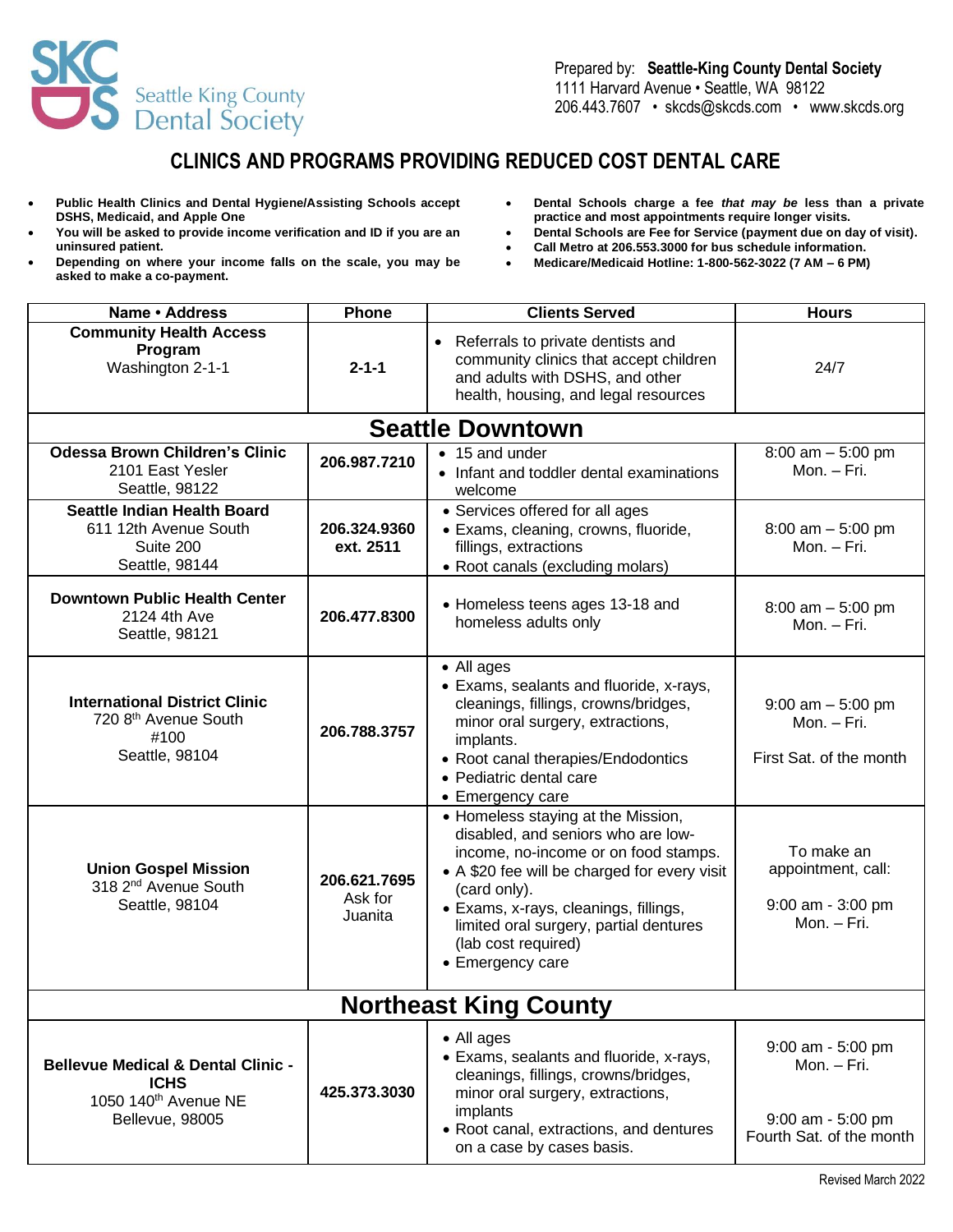| Name · Address                                                                                                          | <b>Phone</b> | <b>Clients Served</b>                                                                                                                                                                                                                                                                         | <b>Hours</b>                                                                                                                                                                         |  |
|-------------------------------------------------------------------------------------------------------------------------|--------------|-----------------------------------------------------------------------------------------------------------------------------------------------------------------------------------------------------------------------------------------------------------------------------------------------|--------------------------------------------------------------------------------------------------------------------------------------------------------------------------------------|--|
| <b>HealthPoint</b><br>10414 Beardslee Blvd<br>#201<br>Bothell, 98011                                                    | 425.424.6350 | • All Ages<br>• Comprehensive exams, x-rays, and<br>cleanings<br>· Pediatric dentistry, including free oral<br>health assessments and fluoride<br>treatments.<br>• Preventive services and sealants<br>• Oral surgery, root canals (limited),<br>crowns, and dentures (case by case<br>basis) | 8:00 am - 5:00 pm<br>Mon. - Fri.<br><b>Urgent Care Hours:</b><br>On a first come, first<br>served basis. Should<br>arrive at 7:30 am                                                 |  |
| <b>HealthPoint</b><br>8301 161 <sup>st</sup> Avenue NE<br>Suite 103<br>Redmond, 98052                                   | 425.883.8000 | • All Ages<br>• Comprehensive exams, x-rays, and<br>cleanings<br>• Pediatric dentistry, including free oral<br>health assessments and fluoride<br>treatments.<br>• Preventive services and sealants<br>• Oral surgery, root canals (limited),<br>crowns, and dentures (case by case<br>basis) | 8:00 am - 5:00 pm<br>Mon. - Fri.<br><b>Urgent Care Hours:</b><br>Mon. - Fri.; 7:45 am -<br>12 pm, on a first come,<br>first served basis.<br>Should arrive by 7:30<br>am             |  |
| Lake Washington Institute of<br><b>Technology Dental Clinic</b><br>11605 132 <sup>nd</sup> Avenue NE<br>Kirkland, 98034 | 425.739.8130 | • 3 years and older<br>• Cleanings, crown and bridge, fillings,<br>root canals: anterior (front) & posterior<br>(back)                                                                                                                                                                        | $8:00$ am $-4:30$ pm<br>Mon. - Thu.<br>Limited Fri hours.<br>When school is in<br>session; call to make an<br>appointment.                                                           |  |
| Sea Mar-Bellevue Medical & Dental<br><b>Clinic</b><br>3801 150th Avenue SE<br>Bellevue, 98006                           | 425.998.5980 | • Adult routine care and emergency care<br>• Sliding fee scale<br>• X-rays, fillings, extractions<br>· Pediatric exams, preventive care and<br>limited orthodontic<br>• Same-day appointments for<br>emergency or urgent dental care                                                          | 8:00 am - 5:00 pm<br>Mon. - Fri.                                                                                                                                                     |  |
| Sea Mar-Bellevue Specialty Dental<br><b>Clinic</b><br>2000 116 <sup>th</sup> Avenue NE<br>Bellevue, 98006               | 425.998.5090 | • Endodontics<br>• Root canals<br>• Periodontics<br>• Orthodontics<br>• Crowns, bridges, and dentures                                                                                                                                                                                         | 8:00 am - 5:00 pm<br>Mon., Wed., Thurs., Fri.                                                                                                                                        |  |
| <b>Southeast King County</b>                                                                                            |              |                                                                                                                                                                                                                                                                                               |                                                                                                                                                                                      |  |
| Neighborcare Health at Pacific<br><b>Tower</b><br>1200 12th Avenue South<br>Suite 401<br>Seattle, 98144                 | 206.548.5850 | • All ages<br>• Exams, x-rays, cleanings, sealants,<br>fillings, extractions.<br>• Limited oral surgery, crown, dentures,<br>and root canal services.                                                                                                                                         | 7:00 $am - 6:00$ pm<br>Mon. - Fri.<br>Limited emergency<br>services:<br>Available for patients<br>over the age of 18.<br>Limited walk-in<br>appointments until 4:30<br>PM every day. |  |
| <b>Columbia City Public Health Center</b><br>4400 37th Avenue South<br>Seattle, 98118                                   | 206.535.2497 | • Children 0-18 years; low-income young<br>adults and postpartum women with<br>Medicaid; adults with Medicaid<br>• Exam, cleanings, fillings, limited root<br>canals, simple extractions, and x-rays.                                                                                         | 8:00 am - 5:00 pm<br>Mon. - Fri.                                                                                                                                                     |  |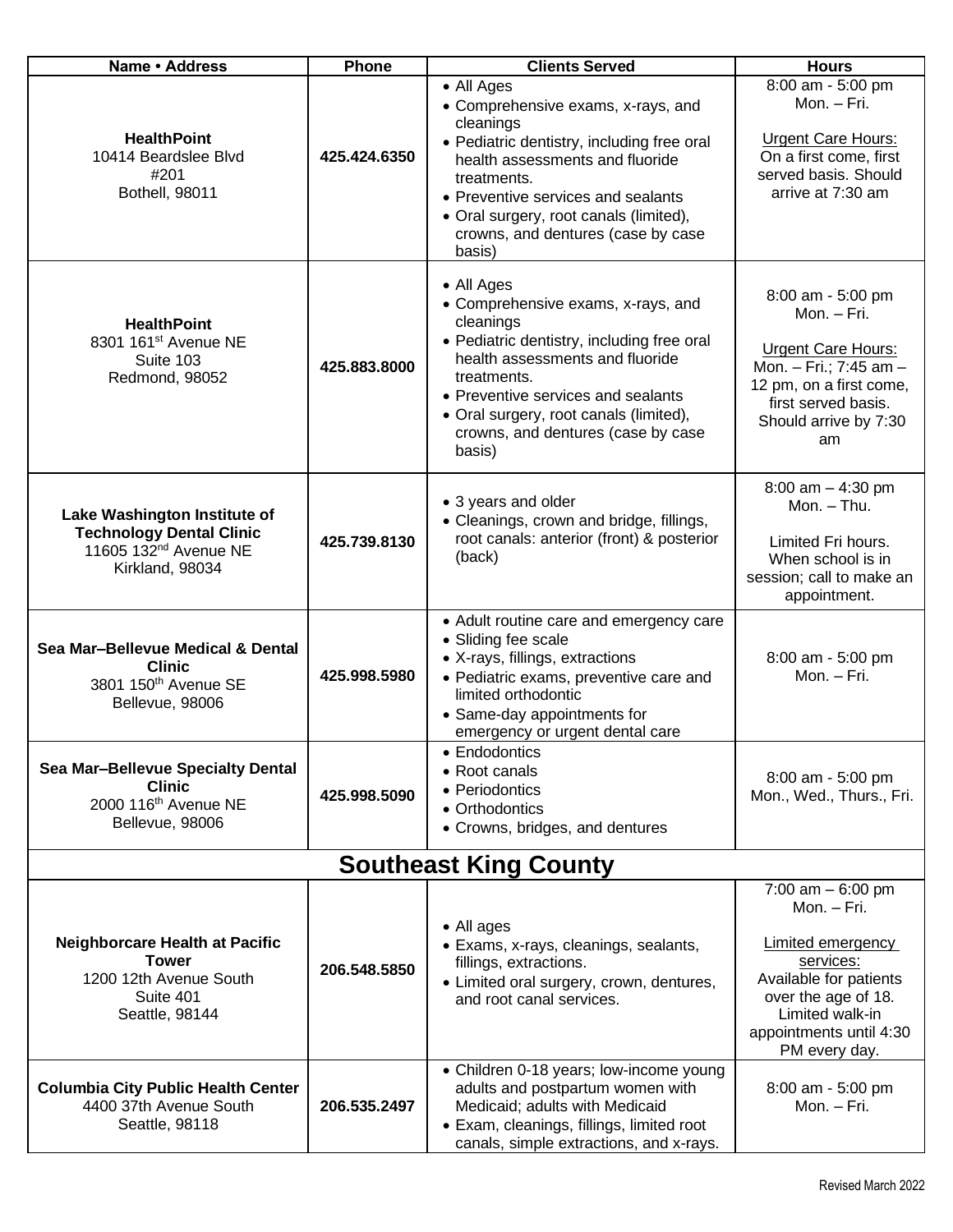| Name · Address                                                                                                                    | Phone        | <b>Clients Served</b>                                                                                                                                                                                                                                                  | <b>Hours</b>                                                                                                                            |
|-----------------------------------------------------------------------------------------------------------------------------------|--------------|------------------------------------------------------------------------------------------------------------------------------------------------------------------------------------------------------------------------------------------------------------------------|-----------------------------------------------------------------------------------------------------------------------------------------|
| <b>Eastgate Public Health Dental</b><br><b>Clinic</b><br>14350 SE Eastgate Way<br>Bellevue, 98007                                 | 206.477.8000 | • All ages; low-income young adults,<br>postpartum women and adults with<br>Medicaid.<br>• Exam, cleanings, x-rays, fillings, and<br>simple extractions.                                                                                                               | 8:00 am - 5:00 pm<br>Mon. - Fri.<br>10:30 am $-5:00$ pm<br>First Wed, of the month                                                      |
| <b>HealthPoint</b><br>126 Auburn Ave<br>Suite 100<br>Auburn, 98002                                                                | 253.804.8713 | • All ages<br>• Exams, x-rays, cleanings, restorative,<br>limited root canals, oral surgery,<br>crowns, and dentures.                                                                                                                                                  | 7:30 am - 5:30 pm<br>Mon. - Fri.<br>Open most Saturdays,<br>call about our<br>availability!                                             |
| <b>HealthPoint</b><br>403 East Meeker St.<br>Kent, 98031                                                                          | 253.796.4071 | • All ages<br>• Exams, x-rays, cleanings, restorative,<br>limited root canals, oral surgery,<br>crowns, and dentures.                                                                                                                                                  | 8:00 am - 5:00 pm<br>Mon. - Fri.<br><b>Urgent Care Hours:</b><br>Mon. - 7:15 am - 12 pm,<br>on a first come, first<br>served basis.     |
| Neighborcare Health at Rainier<br><b>Beach</b><br>9245 Rainier Avenue South<br>Seattle, 98118                                     | 206.461.6981 | • All ages<br>• Exams, x-rays, cleanings, sealants,<br>fillings, extractions<br>• Limited oral surgery, crowns, dentures,<br>and root canal services                                                                                                                   | 6:45 $am - 5:30 pm$<br>Mon. – Fri.<br>7:00 am $-$ 5:30 pm<br>$2nd$ , 4 <sup>th</sup> Wed.<br>$9:30$ am $-5:00$ pm<br>$1st$ , $3rd$ Wed. |
| <b>Renton Public Health Center</b><br>3201 NE 7th Street<br>Renton, 98056<br>(Located at Renton Technical<br>College, Building M) | 206.477.0100 | • All ages; low-income young adults,<br>postpartum women and adults with<br>Medicaid.<br>• Exam, cleanings, x-rays, fillings, and<br>simple extractions.                                                                                                               | 8:00 am - 5:00 pm<br>Mon. - Fri.                                                                                                        |
| <b>Renton Technical College Dental</b><br><b>Clinic</b><br>3000 NE 4th Street<br>Building B - Room 101<br>Renton, 98056           | 425.235.2297 | • 13-17 with parental consent limited<br>treatment options and 18 & over.<br>· Bridges, cleanings, crowns, fillings,<br>partials, anterior (front) & posterior<br>(back), root canals and simple<br>extractions.<br>• Selected cases dependent on Dr.<br>availability. | $8:00$ am $- 2:00$ pm<br>Mon. & Wed.<br>Days may vary during<br>quarter session.<br>January through August.                             |
| <b>Southwest King County</b>                                                                                                      |              |                                                                                                                                                                                                                                                                        |                                                                                                                                         |
| Neighborcare Health at<br>Georgetown<br>6200 13th Avenue South<br>Seattle, 98108                                                  | 206.461.6943 | • All ages<br>• Exams, x-rays, cleanings, sealants,<br>fillings, extractions<br>• Limited oral surgery, crown, and root<br>canal services                                                                                                                              | 7:15 am - 6:00 pm<br>Mon. - Fri.<br>$9:30$ am $-5:00$ pm<br>$1st$ , $3rd$ Wed.                                                          |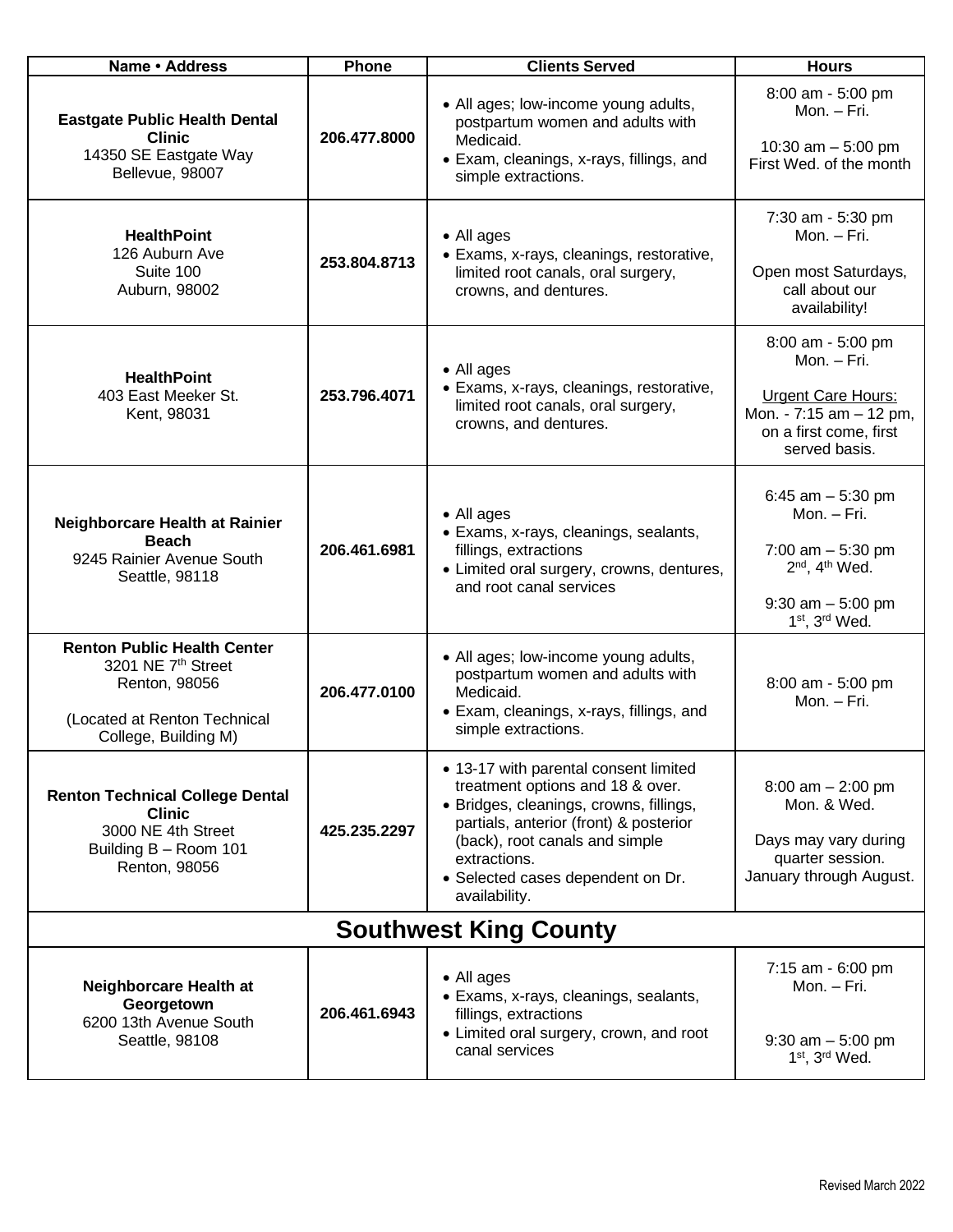| Name · Address                                                                                                                                             | Phone        | <b>Clients Served</b>                                                                                                                                              | <b>Hours</b>                                                                                                                                                                       |
|------------------------------------------------------------------------------------------------------------------------------------------------------------|--------------|--------------------------------------------------------------------------------------------------------------------------------------------------------------------|------------------------------------------------------------------------------------------------------------------------------------------------------------------------------------|
| <b>HealthPoint- Midway Clinic</b>                                                                                                                          |              | • All ages                                                                                                                                                         | $7:15$ am $-5:30$ pm<br>Mon. - Fri.                                                                                                                                                |
| 26401 Pacific Hwy. South<br>2 <sup>nd</sup> Floor<br>Des Moines, 98198                                                                                     | 206.870.3600 | • X-rays, fillings, exams, oral surgery,<br>crowns, and dentures (case by case<br>basis)                                                                           | <b>Urgent Care Hours:</b><br>On a first come, first<br>served basis.<br>Should arrive by 7:30<br>am                                                                                |
| <b>HealthPoint</b><br>33431 13th Place South<br>Federal Way, 98003                                                                                         | 253.874.7646 | • All Ages<br>• X-rays, fillings, exams, oral surgery,<br>crowns, and dentures (case by case<br>basis)                                                             | 8:00 am $-$ 4:00 pm<br>Mon. - Fri.<br><b>Occasional Saturdays</b><br><b>Urgent Care Hours</b><br>Emergency, same day<br>appointments are<br>available. Please call to<br>schedule. |
| Neighborcare Health at High Point<br>6020 35 <sup>th</sup> Avenue SW<br>Seattle, 98126                                                                     | 206.461.6966 | • All ages<br>• Exams, x-rays, cleanings, sealants,<br>fillings, extractions.<br>• Limited oral surgery, crown, denture<br>(case by case basis) and root canal     | 6:45 am $-$ 5:30 pm<br>Mon. - Fri.<br><b>Walk-in hours for Urgent</b><br>Care<br>Mon. - Fri., 6:45 am -                                                                            |
|                                                                                                                                                            |              | services.                                                                                                                                                          | 4:00 pm, on a first come,<br>first served basis                                                                                                                                    |
| <b>Holly Park Medical &amp; Dental Clinic</b><br>3815 South Othello Street<br>Seattle, 98118                                                               | 206.788.3502 | • All ages<br>• Exams, X-rays, cleanings, fillings,<br>crowns.<br>• Root canal, extractions and dentures<br>are on a case-by-case basis.<br>• Minor oral surgeries | $9:00$ am $-5:00$ pm<br>Mon. - Fri.<br>$9:00$ am $-5:00$ pm<br>2 <sup>nd</sup> Sat. of the month                                                                                   |
| Sea Mar Dental Clinic - Puget<br><b>Sound Skill Center</b><br>18010 8 <sup>th</sup> Avenue South<br><b>Burien, 98198</b><br>(Located inside of the school) | 206.631.7316 | • Children and family dental<br>exams/cleanings, fluoride varnish and<br>sealants, fillings, and periodontal<br>cleanings<br>• Emergencies by appointment only     | 8:00 am - 5:00 pm<br>Mon. – Fri.                                                                                                                                                   |
| <b>Sea Mar Dental Clinic</b><br>8915 14th Ave South<br>2 <sup>nd</sup> Floor<br>Seattle, 98108                                                             | 206.762.3263 | • All ages<br>• Emergencies<br>• Cleanings, exams, fillings, and simple<br>extractions.                                                                            | 8:00 am - 5:00 pm<br>Mon. - Fri.<br>Pediatrics ONLY:<br>$8:00$ am $-5:00$ pm<br>Saturdays                                                                                          |
| Sea Mar - White Center Medical &<br><b>Dental Clinic</b><br>9650 15th Avenue SW<br>#100<br>Seattle, 98106                                                  | 206.965.1005 | • Adult routine and emergency care<br>• Sliding fee scale<br>· Pediatric exams, preventive care, and<br>limited orthodontic                                        | 8:00 am - 5:00 pm<br>Mon. - Sat.                                                                                                                                                   |
| Sea Mar - Federal Way Medical &<br><b>Dental Clinic</b><br>31405 18th Ave South<br>Federal Way, 98003                                                      | 253.681.6620 | • Adult routine care and emergency care<br>• Sliding fee scale<br>· Pediatric exams, preventive care, and<br>limited orthodontic                                   | 8:00 am - 5:00 pm<br>Mon. - Sat.                                                                                                                                                   |
| Sea Mar - Des Moines Medical &<br><b>Dental Clinic</b><br>2781 South 242 <sup>nd</sup> Street.<br>Des Moines, 98198                                        | 206.212.4520 | • Adult routine care and emergency care<br>• Sliding fee scale<br>• Pediatric exams, preventive care, and<br>limited orthodontic                                   | 8:00 am - 5:00 pm<br>Mon. - Sat.                                                                                                                                                   |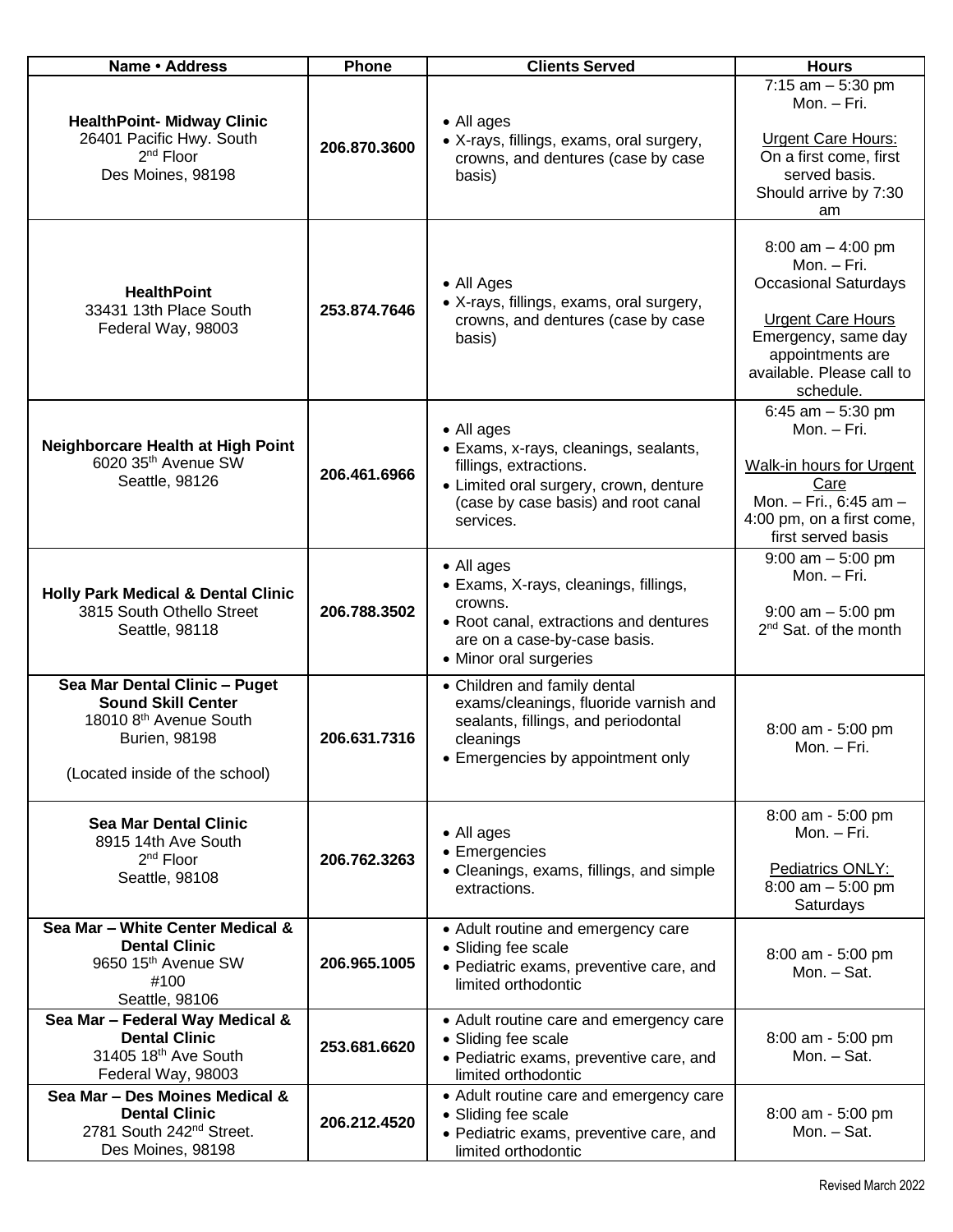| Name · Address                                                                                                                   | Phone                                                                     | <b>Clients Served</b>                                                                                                                                                                 | <b>Hours</b>                                                                                                                                                                                          |
|----------------------------------------------------------------------------------------------------------------------------------|---------------------------------------------------------------------------|---------------------------------------------------------------------------------------------------------------------------------------------------------------------------------------|-------------------------------------------------------------------------------------------------------------------------------------------------------------------------------------------------------|
| <b>HealthPoint</b><br>13030 Military Road South<br>Tukwila, 98168                                                                | 206.839.3600                                                              | • All ages<br>• Exams, x-rays, cleanings, restorative,<br>limited root canals, oral surgery,<br>crowns, and dentures                                                                  | 7:30 $am - 5:30 pm$<br>Mon. - Fri.<br><b>Urgent Care Hours:</b><br>On a first come, first<br>served basis.<br>Should arrive by 7:30<br>am                                                             |
|                                                                                                                                  |                                                                           | <b>Northwest King County</b>                                                                                                                                                          |                                                                                                                                                                                                       |
|                                                                                                                                  |                                                                           |                                                                                                                                                                                       | $8:00$ am $-5:00$ pm<br>Mon. - Fri.                                                                                                                                                                   |
| Neighborcare Health at Meridian<br>10521 Meridian Avenue North<br>Seattle, 98133                                                 | 206.296.4990                                                              | • All ages<br>· Exams, x-rays, cleanings, sealants,<br>fillings, extractions<br>• Limited oral surgery, crown, denture,<br>and root canal services                                    | $9:30$ am $-5:00$ pm<br>1 <sup>st</sup> , 3 <sup>rd</sup> Wednesday<br>Walk-in hours for Urgent<br>Care<br>Mon. - Fri., 8:00 am -<br>4:00 pm, on a first come,<br>first served basis                  |
| <b>Shoreline Medical &amp; Dental Clinic</b><br>16549 Aurora Avenue North<br>Shoreline, 98133                                    | 206.533.2600                                                              | • All ages<br>· Exams, x-rays, cleanings, fillings,<br>crowns.<br>• Root canal, extractions and dentures<br>are on a case-by-case basis.                                              | $9:00$ am $-5:00$ pm<br>Mon. - Fri.<br>$9:00$ am $-5:00$ pm<br>3rd Sat. of the month                                                                                                                  |
| Neighborcare Health at 45th St.<br>1629 North 45th Street<br>Seattle, 98103                                                      | 206.548.2964                                                              | • All ages<br>• Cleanings, fillings, exams, x-rays,<br>crowns<br>• Bridges, root canal, and extractions<br>• Dentures, case-by-case                                                   | $8:00$ am $-5:00$ pm<br>Mon. - Fri.<br>$9:30$ am $-5:00$ pm<br>1 <sup>st</sup> , 3 <sup>rd</sup> Wednesday<br>Walk-in hours for Urgent<br>Care<br>Mon. - Fri., 8:00 am -<br>4:00 pm, on a first come. |
| <b>North Seattle Public Health Dental</b><br><b>Clinic</b><br>12359 Lake City Way NE<br>Seattle, WA 98125                        | 206.205.8580                                                              | • Children 18 and under<br>• Pregnant, low-income women<br>• Low-income adults, Medicaid eligible<br>• Parents of child patients, Medicaid<br>eligible<br>• Homeless teens and adults | first served basis<br>$8:00$ am $-5:00$ pm<br>Mon. - Fri.                                                                                                                                             |
| <b>Children's Hospital &amp; Regional</b><br><b>Medical Center</b><br>4800 Sand Point Way NE<br>Seattle 98105-3901               | 206.987.2243                                                              | • Ongoing care for medically<br>compromised and developmentally<br>delayed children.                                                                                                  | $8:00$ am $-5:00$ pm<br>Mon. - Fri.<br><b>General Public</b><br>Emergencies:<br>17 and under if patient<br>does not have a regular<br>dentist                                                         |
| University of WA School of<br><b>Dentistry</b><br>1959 NE Pacific,<br>#D322<br><b>Health Sciences Building</b><br>Seattle, 98195 | 206.616.6996<br>Inquires<br>206.543.5850<br><b>Limited Urgent</b><br>Care | • All ages suitable for teaching needs.<br>• Patients must have time to commit to<br>longer appointments.<br>• There are screening and appointment<br>fees, and no sliding fee scale. | $8:00$ am $-5:00$ pm<br>Mon. - Fri.<br><b>Quarter Session Only</b>                                                                                                                                    |